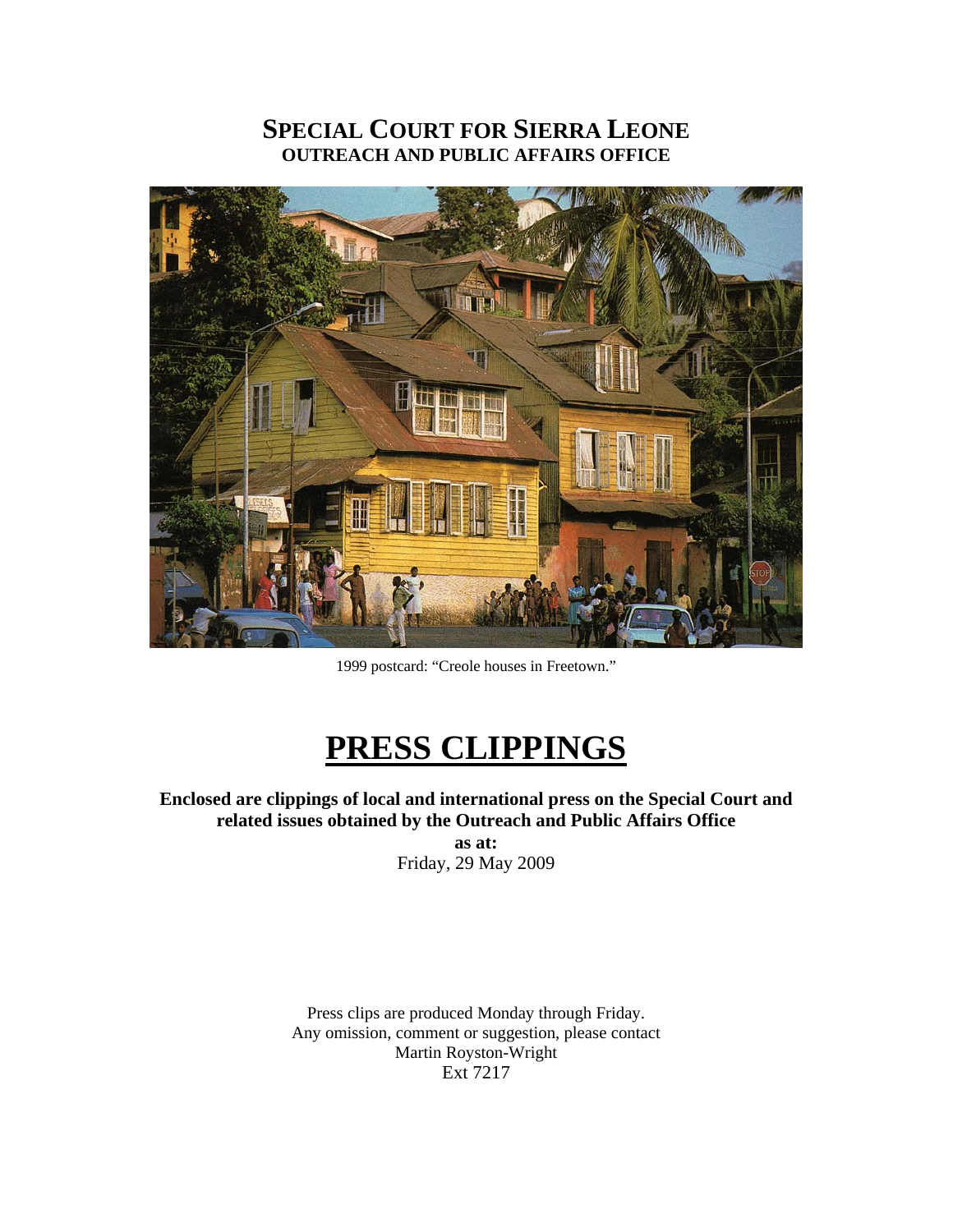| <b>Local News</b>                                                                       |             |
|-----------------------------------------------------------------------------------------|-------------|
| FBC To Represent Sierra Leone in Moot Court Competition / Awareness Times               | Page 3      |
| <b>International News</b>                                                               |             |
| New Book on Post-War Sierra Leone Published in Canada / The Patriotic Vanguard          | Page 4      |
| UN Court Lets Senegal Hold Habre / BBC Online                                           | Page 5      |
| World Court Accepts Senegal's Pledge to Keep Habre Under House Arrest / VOA             | Page 6      |
| UN High Court Rejects Belgian Request to Keep Habre In Senegal / VOA                    | Page 7      |
| Sierra Leone and its Diamonds / The Economist                                           | Pages 8-9   |
| Sierra Leone Officers to Support UNAMID / UPI                                           | Page 10     |
| UNMIL Public Information Office Media Summary / UNMIL                                   | Pages 11-13 |
| Liberia Truth Commission to Recommend War Crimes Tribunal / Radio Netherlands Worldwide | Page 14     |
| Khmer Rouge's Killing Fields Revisited / The Morung Express                             | Pages 15-16 |
| Judge Threatens to Quit KRouge Trial / AFP                                              | Page 17     |
| Climate of Impunity Persists / Amnesty International                                    | Page 18     |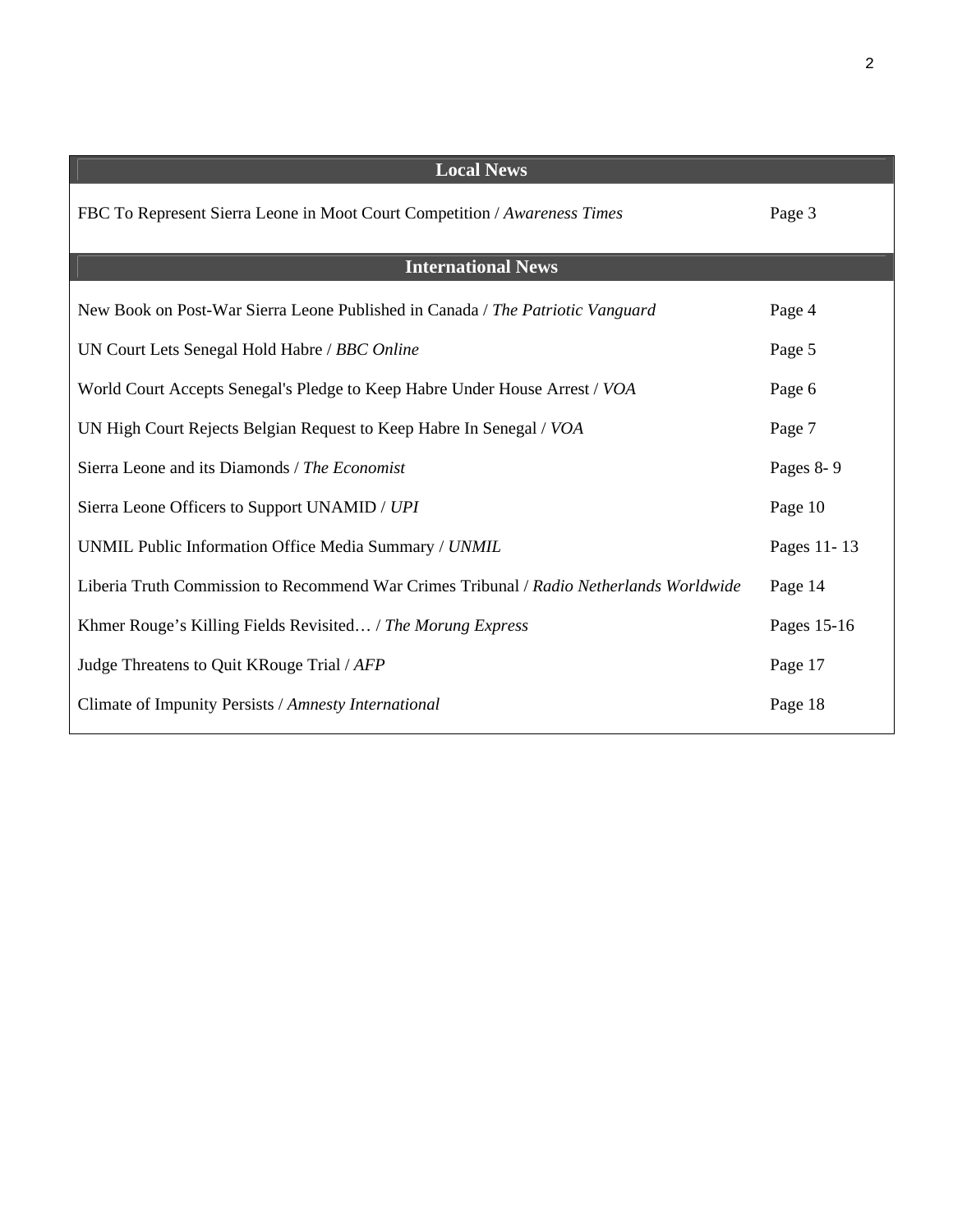# Awareness Times Friday, 29 May 2009

#### e in Moot Court Competition **FBC** to represent Sierra eoi

**By Augustine Samba** Fourah Bay College (FBC) will be representing Sierra Leone in the Pan Africa International Moot Court Competition scheduled to take place in November this year in Arusha, Tanzania.

FBC on Wednesday 27th 2009 gave a humiliating defeat to the Institute of Public Administration and Management (IPAM), in a debate relating to International Humanitarian Law (IHL). Both campuses were given 30 minutes each to argue out there points to the hearing of a large gathering of students, lecturers and judges. Representing FBC were Abdul Karim Koroma, Jelo E.M. Kaigo and Ibrahim Kanneh, while Mohamed K. Serry, Timothy T. Fanday and Esther E. Kamara, represented IPAM. FBC acted as the Prosecuting Team, while IPAM acted as the Defence Team. The judges who presided over the

debate were Madam Cosmatina Jarret Sandest Sivakumaran Mr. Joseph Kobba, Captain Ngevao and Justice John Kamanda. Several tertiary institutions including Njala University College, Milton Margai College of Education and Technology Goderich Campus, Freetown Teachers College and Lisca, have previously partake in the debate which serves as pre-selection for the international competition in Tanzania.

The program as organized by the Sierra Leone Red Cross Society (SLRCS) in partnership with the Special Court, with the aim of promoting the IHL.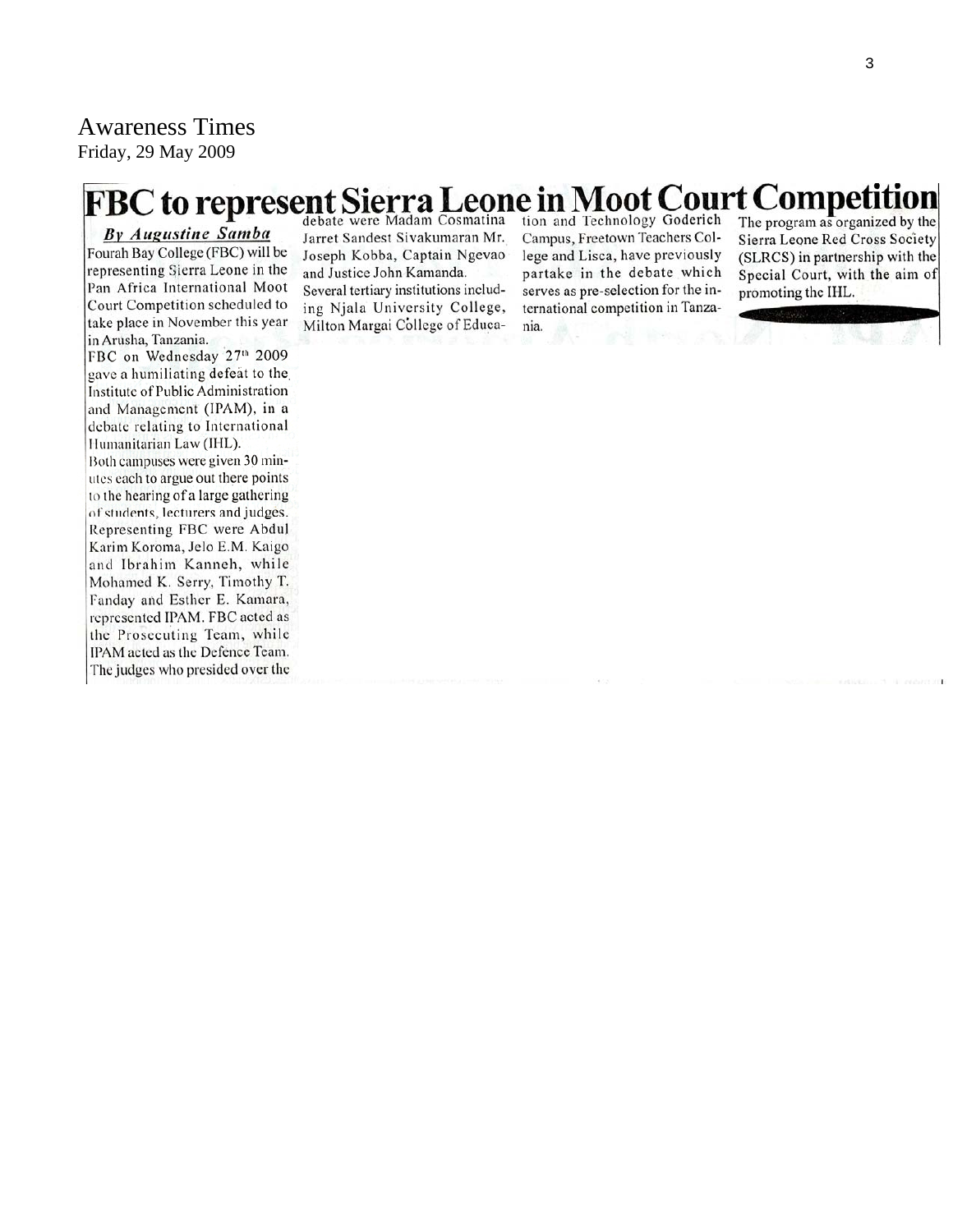# The Patriotic Vanguard

Thursday, 28 May 2009

### **New book on post-war Sierra Leone published in Canada**

A new book (Rescuing a Fragile State, Sierra Leone, 2002-2008), resulting from a conference on post-war

Sierra Leone organised by the Laurier Centre for Military Strategic and Disarmament Studies (LCMSDS), Academic Council of the United Nations (ACUNS) and the Center for International Governance Innovation (CIGI) at Wilfrid Laurier University in November 2007, has been published in Canada.

The book is put together by prolific writer Lansana Gberie, acclaimed author of "A Dirty War in West Africa: The RUF and the Destruction of Sierra Leone" (Indiana University Press, 2005).



The book collects reflections and analyses by policy makers, diplomats, academics and development experts with direct experience of Sierra Leone - both during the war and in the immediate post-war period.

Like the conference out of which the book issued, this volume is divided into two sections. The first section focuses on what can be loosely described as the political economy of post-war Sierra Leone, with chapters by Ian Smillie (a critical analysis of external assistance to Sierra Leone); Peter Penfold, a former UK High Commissioner to Sierra Leone (a critique of the Special Court for Sierra Leone); Zoe Dugal (an overview of the Truth and Reconciliation Commission); Ozonnia Ojielo (Governance in Sierra Leone Post-TRC); and Lansana Gberie (an evaluation of the role of diamonds in post-war Sierra Leone).

The second section focuses on the security sector, with chapters by Ishmail Rashid (a historical overview of the Sierra Leone army); Mark White (UK's role in the security sector reform); Major Don Saunders, a Canadian who served with IMATT (on the retraining of the Sierra Leone Army); and Daniel Hoffman on the possibility, or lack thereof, of the emergence of a strong civil defence force in case of praetorian or other threats to Sierra Leone's security in the context of the trial and persecution of leaders of the former Civil Defence Force (CDF) by the Special Court for Sierra Leone.

The contributors argue that while progress in Sierra Leone since its war ended has been remarkable, it is important that the country's development partners remain fully engaged with it for many more years in order for the progress to be sustained. And the book is appreciative but critical of the some of the transitional justice measures implemented in Sierra Leone since the war ended, including the TRC and the controversial Special Court for Sierra Leone.

Photo: Peter Penfold.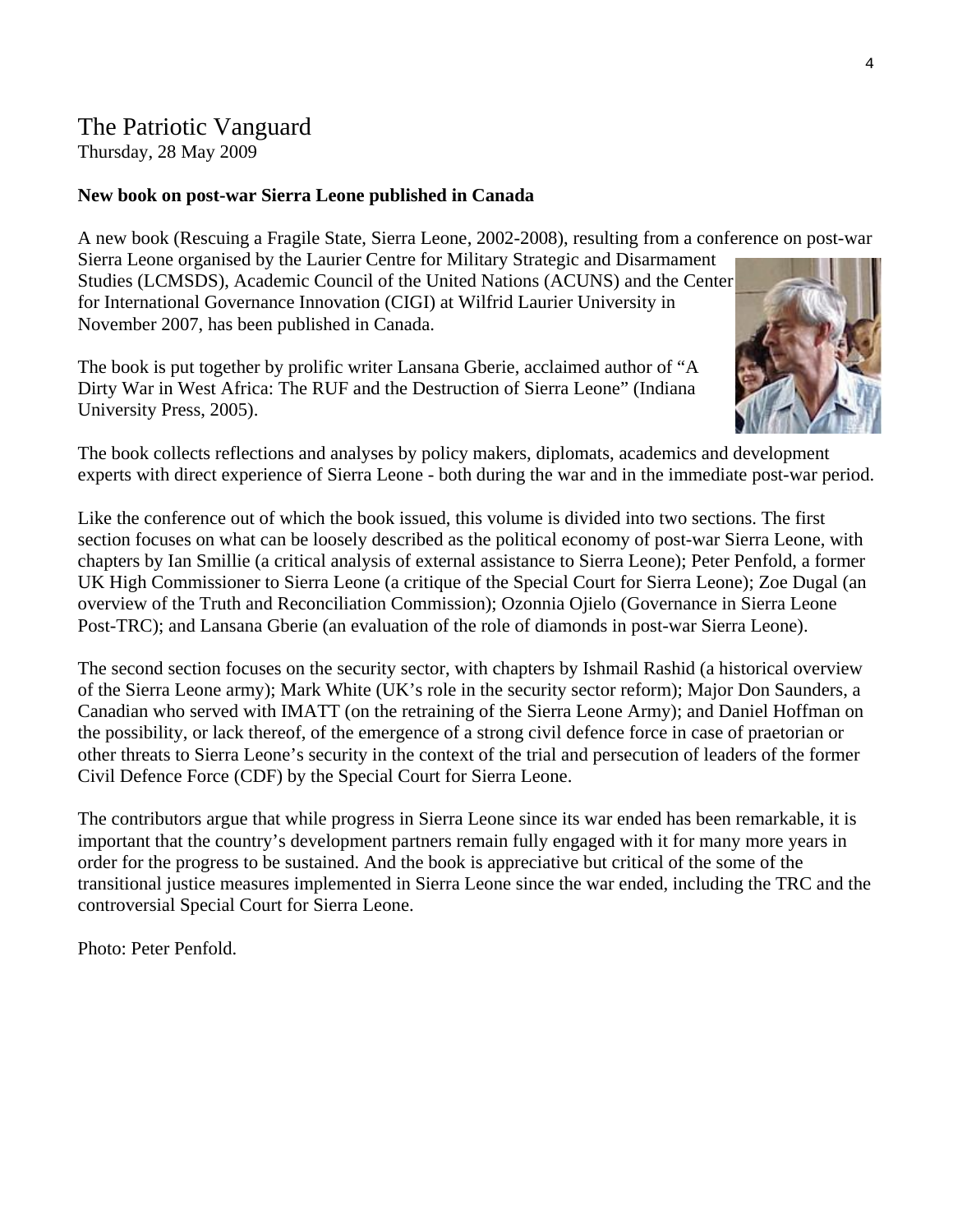# BBC Online

Thursdy, 28 May 2009

### **UN court lets Senegal hold Habre**

The UN's highest court has accepted Senegal's pledge to keep in the country ex-Chadian dictator Hissene Habre, ahead of his trial for rights abuses**.**

Belgium had asked the International Court of Justice (ICJ) to order Senegal to place Mr Habre under custody to prevent him from fleeing justice.

But the ICJ said it was satisfied with Senegal's assurances it would not let him go, before the trial in Dakar.

Belgium charged Habre in 2005 with crimes against humanity and torture.

It has also been asking the ICJ to have Mr Habre extradited to Belgium, where survivors have filed a case against him.

#### **'Africa's Pinochet'**

But court president Hisashi Owada said: "Senegal gave a formal assurance on several occasions... that it will not allow Mr Habre to leave its territory," reported AP news agency.

Mr Habre, sometimes dubbed "Africa's Pinochet", settled in Senegal after he was deposed in 1990 by Chadian President Idriss Deby. He now lives in a villa in Senegal's capital, Dakar.

He is accused of killing and torturing tens of thousands of opponents during his eight-year rule, charges he denies.

Senegal arrested Mr Habre in November 2005, but a court rebuffed Belgium's extradition request.

**Hissene Habre's forces had a scorched earth strategy in south Chad** 

Senegal's President Abdoulaye Wade warned last year he might free Mr Habre if the international community did not foot the estimated \$36m (£23m) cost of holding the trial.

Reed Brody, of Human Rights Watch, said the court had made the right decision and urged the international community to help fund the trial, for which no date has been set yet.

"The important thing now is to get moving," Mr Brody said.





**Hissene Habre denies accusations of** 

**murder and torture**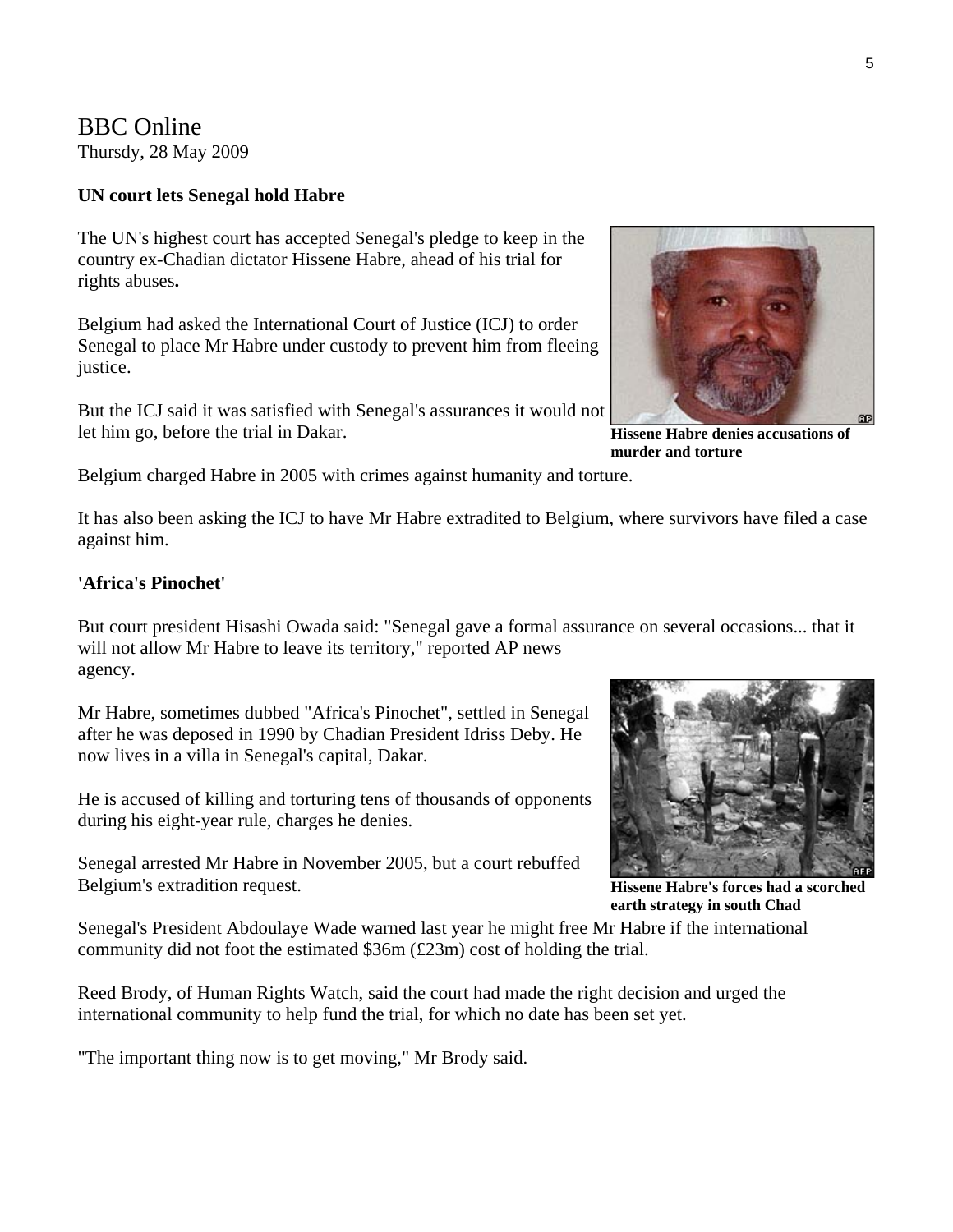Voice of America Thursday, 28 May 2009

#### **World Court Accepts Senegal's Pledge to Keep Habre Under House Arrest**

By VOA News

The World Court has accepted Senegal's pledge that it will keep former Chadian president Hissene Habre under house arrest while he awaits trial for alleged human rights abuses.

Belgium had asked the court to order Senegal to keep Mr. Habre in custody, citing fears he could escape and go into hiding.

However, the court - formally known as the International Court of Justice - ruled Thursday in The Hague that no such order is necessary. It said Senegal has given assurances it will not allow Mr. Habre to leave its territory.

A Chadian inquiry found that Mr. Habre was responsible for 40,000 political killings during his eight years as president. He has lived in Senegal since being toppled from power in 1990.

Belgium requested court action after Senegal's president Abdoulaye Wade said he might lift Mr. Habre's house arrest if the international community does not provide complete funding for his trial.

Senegal says the remarks were taken out of context.

Mr. Habre was indicted in Senegal in 2000, but the courts initially ruled he could not be tried there. The Belgian government says Senegal has ignored its repeated requests to bring charges against Mr. Habre or to extradite him to Belgium for trial.

In 2005, Belgium charged Mr. Habre with crimes against humanity, war crimes, and torture under its "universal jurisdiction" law that allows it to prosecute serious foreign crimes.

Senegal, at the urging of the African Union, says it will try Mr. Habre on African soil.

*Some information for this report was provided by AFP.*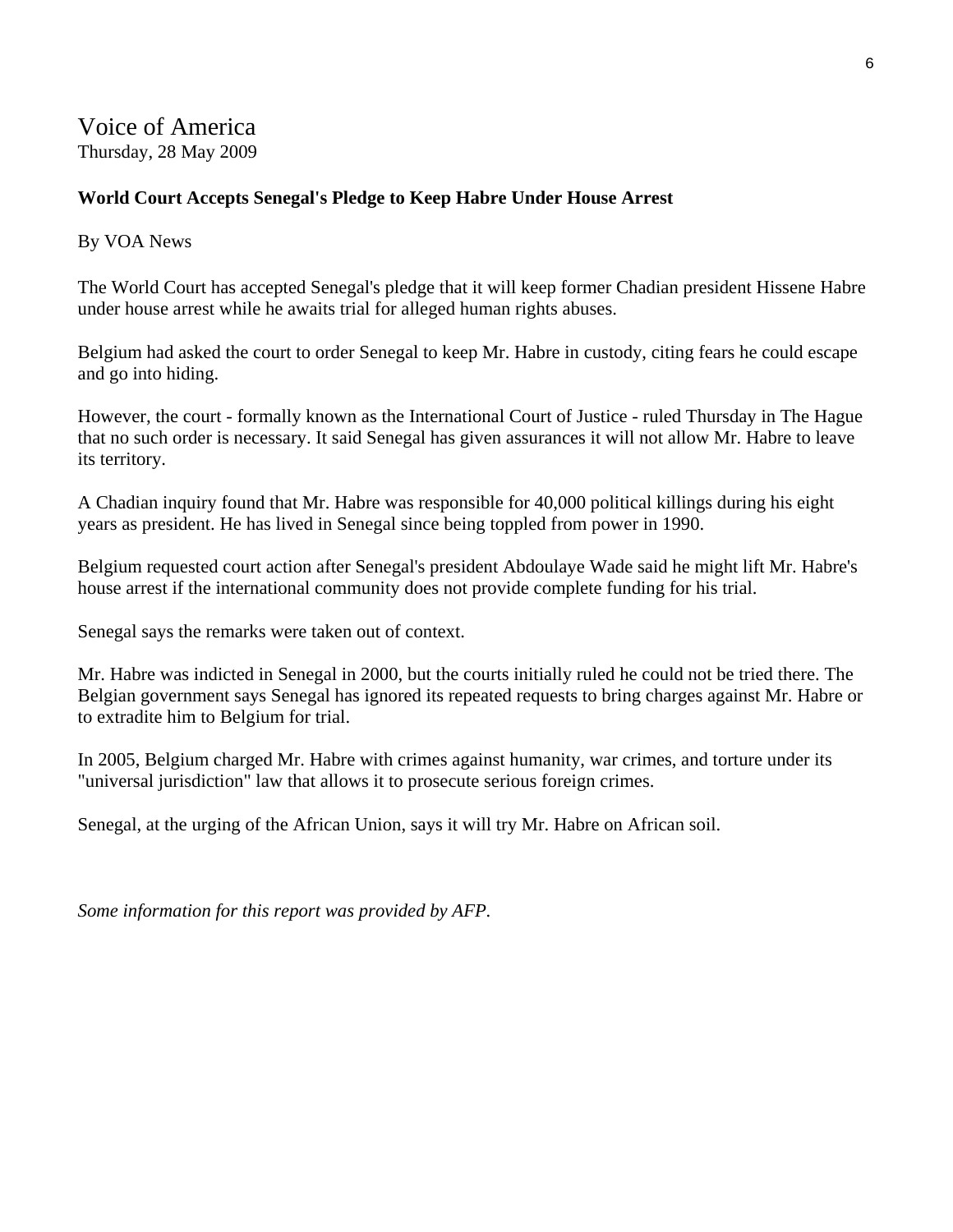### Voice of America Thuirsday, 28 May 2009

#### **UN High Court Rejects Belgian Request to Keep Habre In Senegal**

By Lisa Bryant Paris



**A 2005 file photo of former Chad dictator Hissene Habre seen leaving the court in Dakar, Senegal** 

The United Nation's highest court rejected a bid by Belgium to force Senegal to keep Hissene Habre in custody -- after Dakar vowed it would not let the former Chadian dictator go. But the ruling still leaves open when -- if ever -- Habre will face trial for alleged human rights violations.

The ruling by The Hague-based International Court of Justice essentially leaves the fate of Mr. Habre hanging. The former Chadian president remains in Senegal, where he has been for nearly two decades. Senegalese authorities have promised they will not let him go.

Reed Brody, a lawyer for Human Rights Watch who works with victims of Habre's regime, said he was satisfied with the ruling.

"The court said it saw no urgency to issue these preliminary measures but if there was a danger in Hissene Habre leaving the court invited Belgium to come back and make its demand again. So the result is a very good one. Which is Senegal has promised not to let Hissene Habre escape by leaving Senegal," he added.

But prospects for trying Habre appear uncertain. Critics like Human Rights Watch claim that thousands of people were allegedly tortured and killed in Chad during his eight-year presidency. In 1990, the ex-Chadian dictator fled to Senegal after being toppled from power.

Although Dakar has the authority to try Habre, the sum it is asking the international community to pay for the trial is considered excessive. And as the years go by, Brody said, justice continues to elude the victims of Habre's regime.

"The problem is that the victims and survivors of Habre's regime continue to die. They've been fighting for 19 years for justice, so many of the people I work with on this case have already died and we want this trial to happen before there are no victims left," he said.

 In 2005, Belgium filed a case at the Hague court arguing Dakar must either prosecute Habre or extradite him to Belgium for trial. The court has not yet ruled on the matter.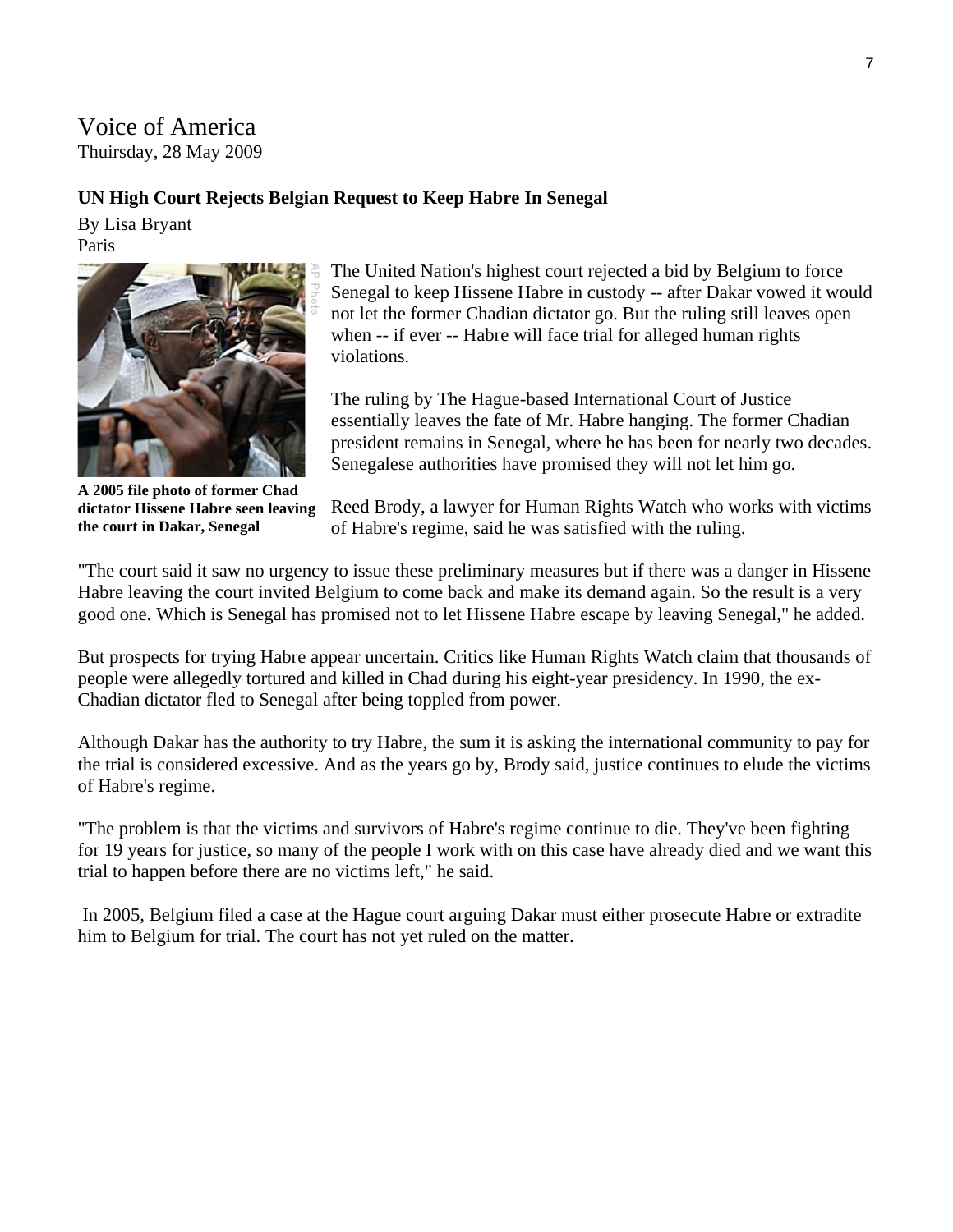# The Economist Thursday, 28 May 2009

#### **Sierra Leone and its diamonds**

#### Digging in the dumps

*Diamonds are a luxury—but not to some of the world's poorest who mine them* 

#### *Panos, a less than brilliant job*



THE people of Sierra Leone's Kono district, in the east of the country, know all too well about diamonds—for better and for worse. In the 1990s, the drugged-up rebels of the Revolutionary United Front controlled Kono's mines by means of rape, murder and mutilation. W hen that bloody civil war ended in 2002, mining companies replaced the rebels but brought their own problems. The largest firm, South Afric abased Koidu Holdings, was pitted against locals over blasting schedule s and environmental issues. Small-time local miners, little more than licensed freelancers prospecting by hand, were disappointed to find that most of the mines near the surface had been exhausted. The jobs, the volume of production and Kono's cut of tax revenue from exports disappointed almost everyone. "Progress in Kono has not been commensurate with expectations," admits Ibrahim Kamara, who runs a kimberlite project for Koidu Holdings.

Such are the growing pains of a nascent industry in a dirt-poor African

country. Yet Sierra Leone's diamond mining has shown promise. Exports ballooned from a mere \$26m in 2001 to \$141m in 2007. Taxes on diamond exports helped finance the country's post-war reconstruction; a quarter of the 3% tax on sales paid by artisanal miners, as the local small-timers are known, is returned to the people who live around the mines. Bigger companies, such as Koidu Holdings, have negotiated profit-sharing schemes that will benefit the locals once the mines start making money.

But now that virtuous circle may be broken by the collapse in the past ten months of world diamond prices, which have plummeted by nearly one-third. The country will be lucky to export \$50m-worth this year. From Australia to Botswana and Canada, the industry is in the doldrums. Over the past few months De Beers, until recently the world's biggest diamond producer, has seen the value of its "sights" carefully calibrated sales of rough diamonds to a handpicked club of buyers called "sightholders"—fall from an average of \$650m to a recent low of around \$150m. In response to collapsing demand, mining companies have been temporarily closing mines or reducing production. This does not hurt countries such as Australia and Russia all that much. But it squeezes poorer ones, particularly in Africa, very hard.

Earlier this year, for instance, De Beers temporarily shut mines in Botswana and Namibia that it owns in partnership with those states. At least three-quarters of the companies in Namibia's young cutting and polishing industry have closed. "We are suffering quite severely because of job losses," says Bernhard Esau, Namibia's deputy minister for mines. In India, home to the largest diamond cutting and polishing industry in the world, at least 100,000 diamond polishers are out of work. America, where half of all polished diamonds are eventually sold, is importing less than half the volume of polished diamonds compared with a year ago. "Diamonds are not necessary to live or to survive. It's a luxury product," said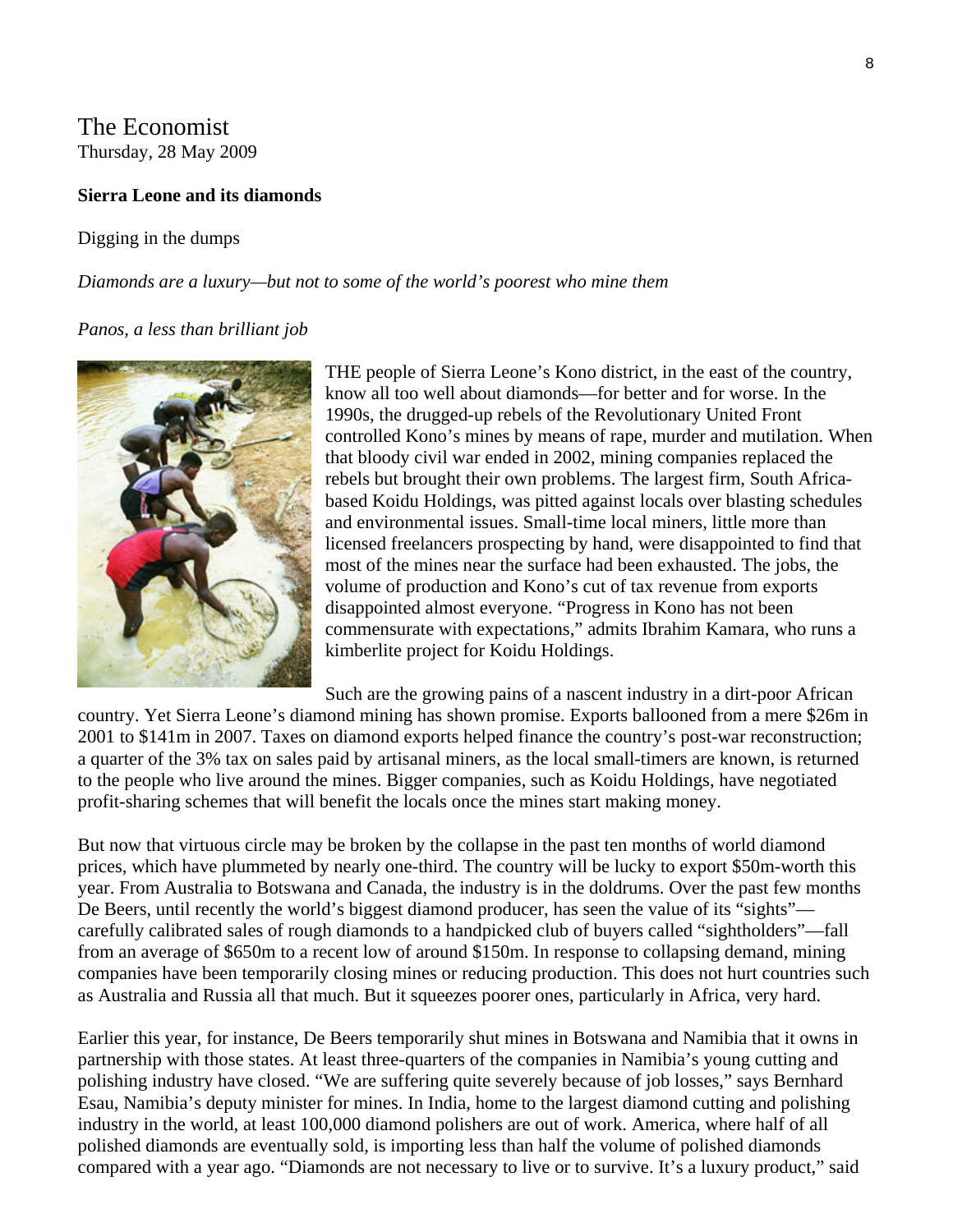Philip Claes of the Antwerp World Diamond Centre, the industry's leading promotional organisation. "So it's the first thing probably that consumers skip on their lists."

But Sierra Leone relies on those consumers to help prevent it from slipping back into chaos. When Koidu Holdings temporarily halted operations and laid off 540 people, leaving only 60 in work, it was especially nerve-racking. For Kono has the highest concentration of former rebel fighters in Sierra Leone. Despite political stability and fairly harmonious elections since the war ended, the conditions that led to it still prevail. Back in 1991, the rebels gained early if short-lived support by arguing that a country as mineralrich as Sierra Leone should give all its people a decent living. Yet it was at the bottom of the UN's human-development index when the war started—and is still at the bottom. There is "a time bomb of frustrated, disenfranchised youth", says Joan Baxter of Partnership Africa Canada, a charity.

The diamond slump may have reached its bottom. The De Beers latest sight, last month, was worth around \$250m, up on previous months. Some mines in Botswana have cautiously resumed operations. In Sierra Leone, Koidu Holdings says it will rehire a few hundred workers as the market improves. None of this is a guarantee against unrest. But a return to the diamond-fuelled warfare of the 1990s seems unlikely soon. For one thing, even rebels would have trouble finding a market for ill-gotten gemstones at present.

Besides, the diamonds' recent lack of lustre may bring unexpected benefits. Many artisanal miners are going back to farming. In a country where food prices have doubled in a year, this is welcome. And companies are looking for other minerals that Sierra Leone has in abundance, such as gold, bauxite and rutile, a mineral that is used—among other things—to brighten the whiteness in paint, plastic and paper. In the longer run, a bit of diversity may be healthy.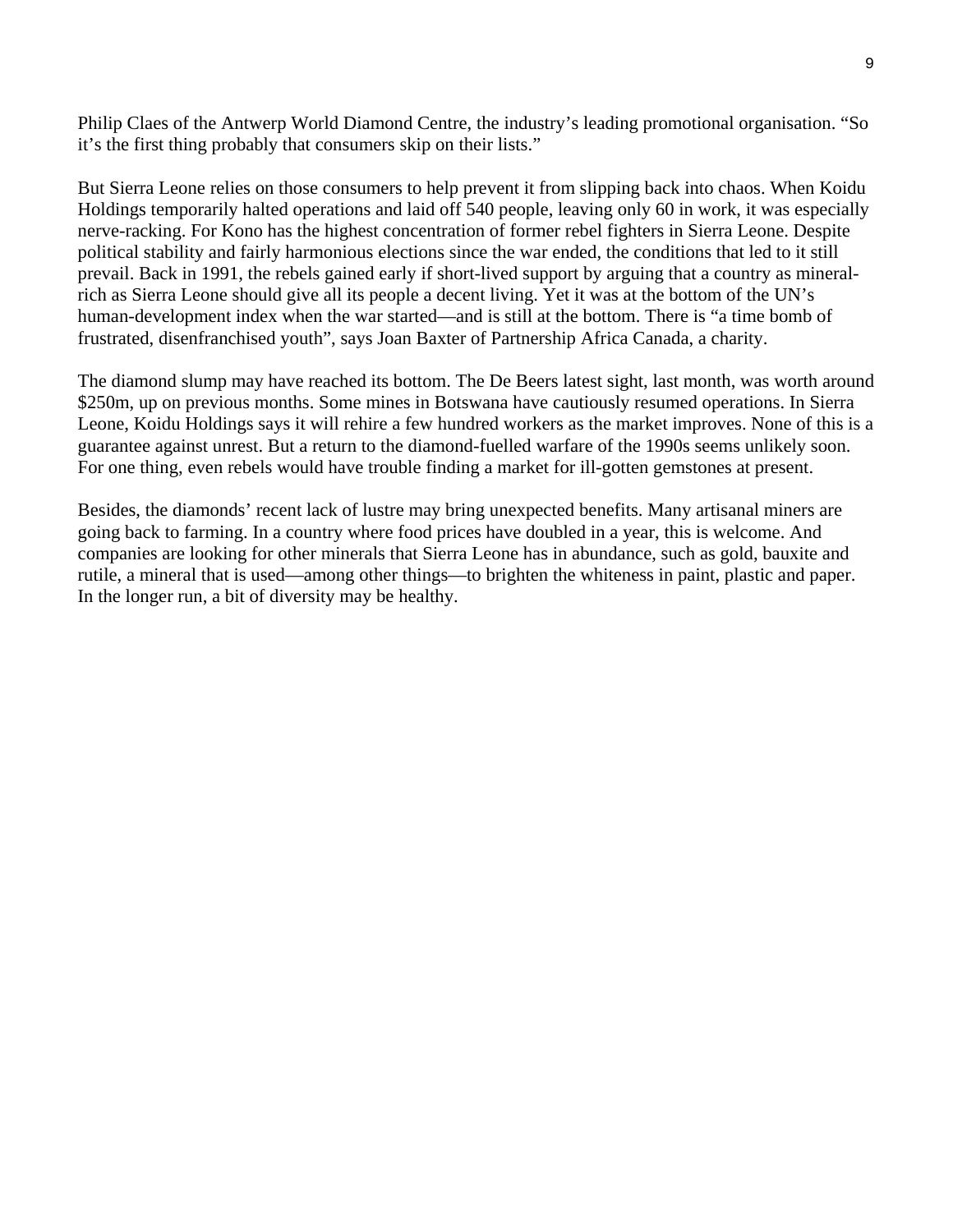# United Press International

Thursday, 28 May 2009

# **Sierra Leone officers to support UNAMID**

KHARTOUM, Sudan, May 28 (UPI) -- The United Nations says a unit of police officers from Sierra Leone has deployed to the volatile Darfur region of Sudan to support peacekeeping operations.

The deployment came as a welcome announcement as the United Nations-African Union peacekeeping mission in Darfur, known as UNAMID, has been working to boost the numbers of troops and law enforcement personnel operating in the region to counter ongoing rebel threats.

Officials say 40 police officers from Sierra Leone arrived in Darfur to support UNAMID Wednesday and that an additional 22 arrived Thursday, the United Nations reported.

The newly deployed officers from Sierra Leone will be assigned to help protect civilians in the region from clashes between Sudanese government forces and rebel Janjaweed militiamen.

According to a news release, the six years of violence in Darfur has resulted in an "estimated 300,000 people (who) have been killed and another 2.7 million have been forced from their homes since fighting erupted."

© 2009 United Press International. All Rights Reserved. This material may not be reproduced, redistributed, or manipulated in any form.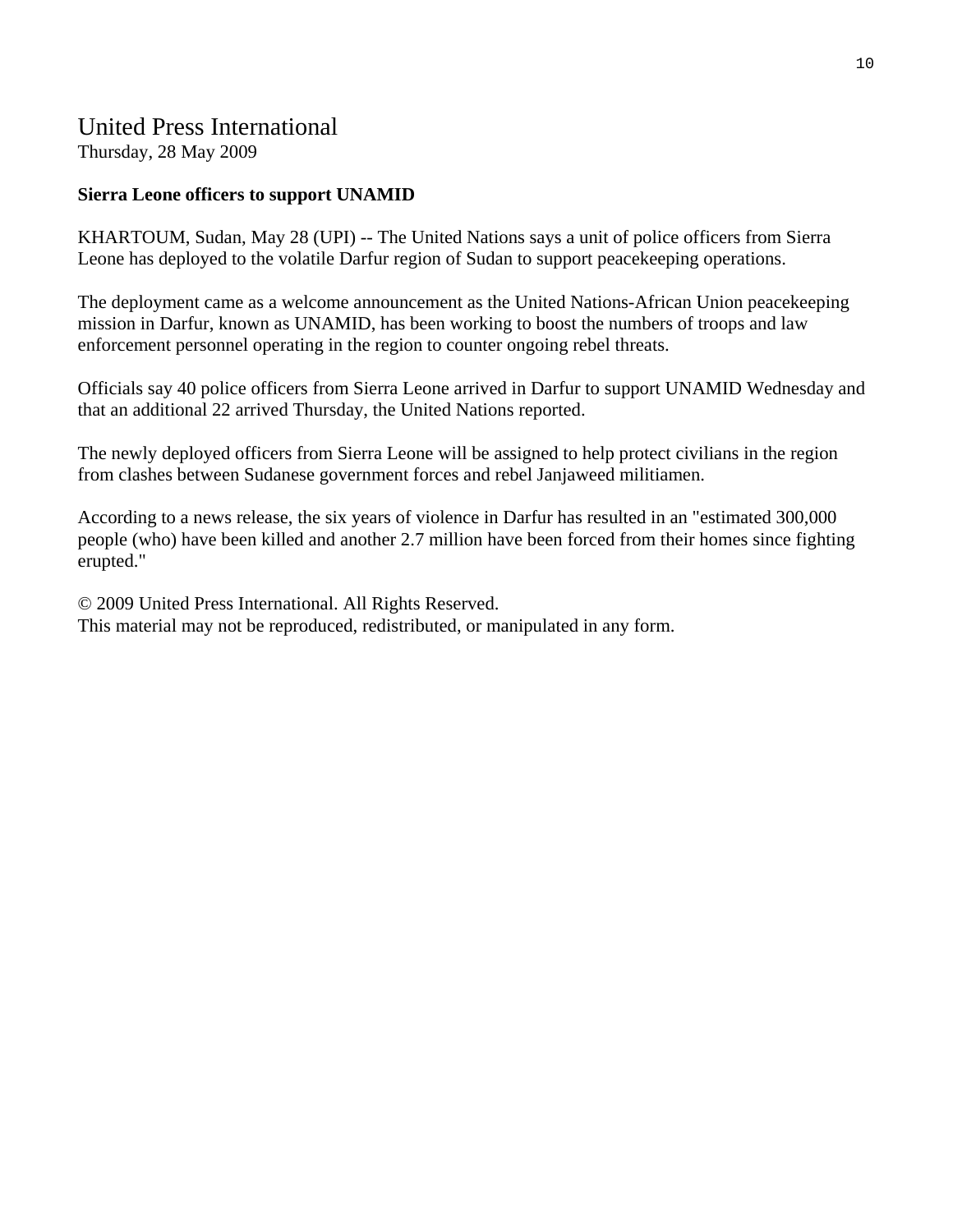

United Nations Mission in Liberia (UNMIL)

### **UNMIL Public Information Office Media Summary 28 May 2009**

*[The media summaries and press clips do not necessarily represent the views of UNMIL.]* 

### **International Clips on Liberia**

# **Police Officers Return from UN Peacekeeping Mission**

Harare, May 28, 2009 (The Herald/All Africa Global Media via COMTEX) -- SEVEN police officers have returned from a United Nations peacekeeping mission in Liberia while seven others are expected to leave the country soon for a yearlong peacekeeping mission in Sudan.

Addressing the returning and departing officers in Harare yesterday, Police Commissioner General Augustine Chihuri said the force took pride, recognizes and appreciate the indelible mark which it has sculptured itself on the global international peacekeeping terrain.

### **International Clips on West Africa**

# Sierra Leone **eyes cooperation with China in hybrid rice planting**

CHANGSHA, May 28, 2009 (Xinhua via COMTEX) -- Sierra Leone President Ernest Bai Koroma on Thursday wrapped up his visit in central China's Hunan Province.

During his stay in Changsha city, provincial capital of Hunan, Koroma visited the Hunan Hybrid Rice Research Center, where Father of Hybrid Rice Yuan Longping briefed him on China's research of hybrid rice.

Yuan is the first scientist who successfully altered the self-pollinating characteristic of rice and realized large-scale farming of hybrid rice. This earned him the title Father of Hybrid Rice.

#### **Local Media – Newspaper**

#### **Experts Gave Opinion on Electoral Bill**

(Daily Observer, The Inquirer, The News, Heritage, The Analyst, New Vision)

- Legal and political technocrats on Wednesday weighed in on the controversial Threshold bill currently before the Upper House of the Liberian legislature with most opting for a reduction in the figure to at least 37,000 per constituency.
- The Daily Observer reports that three prominent politicians, Alhaji Kromah, the Chairman of the Governance Commission, Dr. Amos Sawyer and former National Security Advisor Lewis Brown told members of the Senate to see reason and set a Threshold that would enable each County not to have less than two seats in the Legislature in keeping wit the Constitution.
- However, a representative of the local chiefs insisted that they (traditional chiefs) will accept the 40,000 for the sake of peace expressing disappointment over the manner in which the National Housing and Population Census conducted in March 2008 was handled by the relevant institutions.
- The bill was sent to the National Legislature by the National Elections Commission of Liberia (NEC) and recently sailed through the House of Representatives with the body endorsing a figure of 40,000, people per constituency, 5,000 less than the proposed 45,000 by NEC.

#### **LPRC Board Endorses Zakhem's US\$24.8 Contract**

(Daily Observer, The Inquirer)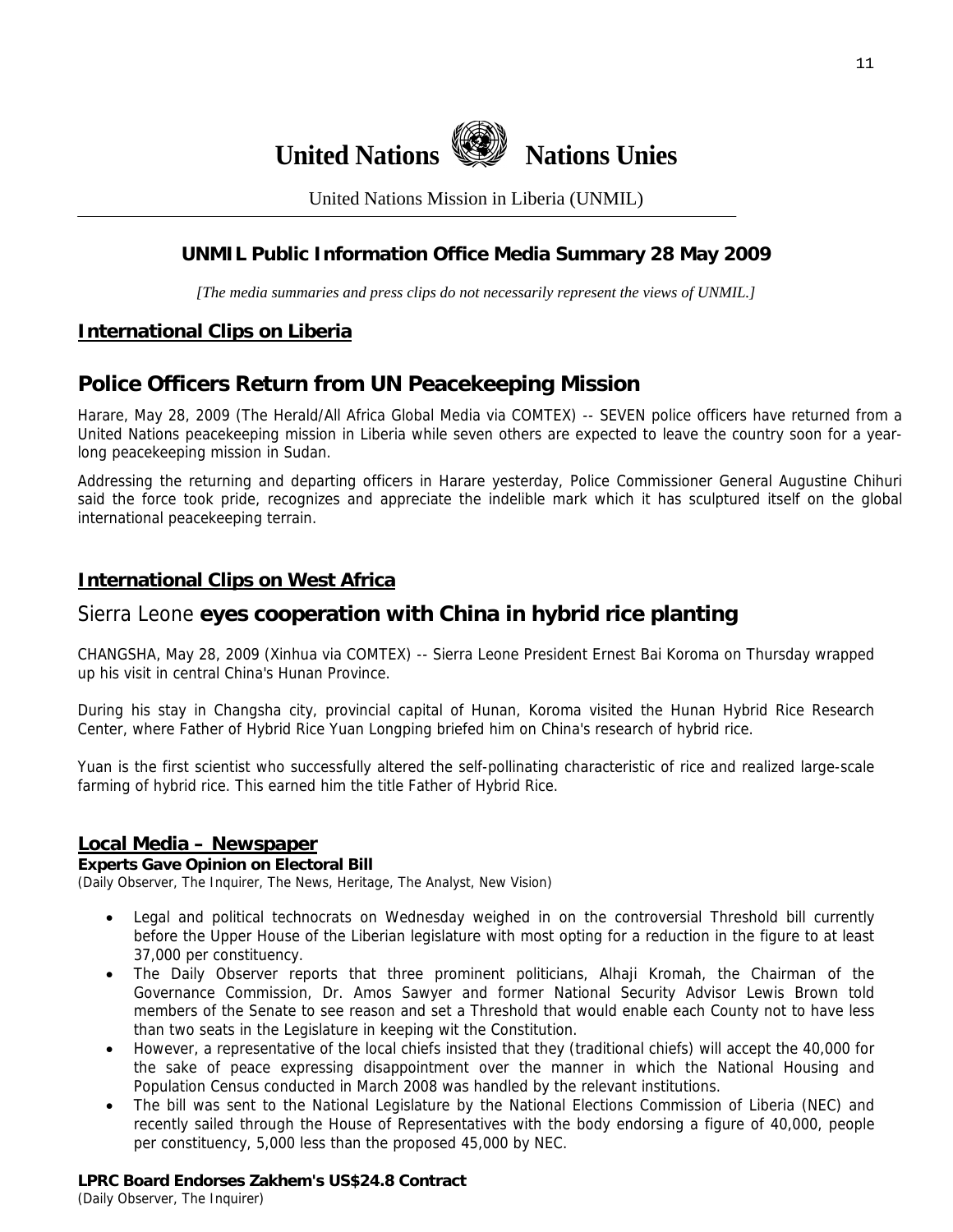- The Board of Directors of the Liberia Petroleum Refining Company (LPRC) has divulged that they approved Zakhem's US\$24.8m contract in the interest of the country, but failed to mention if it can be ratified by the Legislature.
- The Chairman of the LPRC Board, Madam Amelia Ward, in a press conference yesterday asserted that the Board of Directors stands behind the two years of intense evaluation, which qualified Zakhem International Construction Company (ZICC) to win the contract.

#### **President Sirleaf on Dual Currency**

(The Inquirer, Daily Observer)

- The Daily Observer reports that President Ellen Johnson Sirleaf, commenting on the astronomical hike in the prices of goods and services caused by the unprecedented rise of the US dollars against the Liberian dollar, says Government will soon decide whether it should use only the local currency or the US dollar as its legal tender or maintain both currencies.
- At present, the exchange rate of the Liberian dollar (L\$) to the United States dollar (US\$) stands at L\$70 to US\$1 and L\$70.5 to US\$1 resulting in the ever rising prices of basic goods and services.
- The Inquirer quotes the President as saying that the major problem that is responsible for the depreciation of the Liberian dollars against the United States dollars is due to the to the decline in the availability of United States dollars in the country.

#### **Foreign Ministry Dismisses Media Reports of Passports Shortage**

(The Inquirer, The News, Heritage, The Analyst, New Vision)

- The media reports that in the wake of directive by Her Excellency, President Ellen Johnson Sirleaf for a full report from the Ministry of Foreign Affairs on latest development surrounding the Liberian Passport, the Ministry reiterates that there is no shortage of passports in the country. According to a Foreign Ministry release issued in Monrovia, there are more than 40,000 Liberian passports of varying categories in stock in the vaults at a local bank in Monrovia.
- The Ministry says there is no need for applicants to panic over the misinformation alleging passports shortage in the country. The Ministry, according to the release, is doing everything possible to speedily address the situation responsible for any delay in issuing varying categories of Passports to applicants so as to alleviate the growing public apprehension.

#### **UNMIL Trains Bassa Citizens**

(The Monitor)

• [sic:] Ghanbatt 10 of the United Nations Mission in Liberia (UNMIL) in Grrand Bassa has begun a six-week capacity building training in various disciplines in Buchanan, Grand Bassa County. The training which began last week is being attended by 32 participants from the various ministries of government in the country and from three community radio stations. The three stations are Radio, Gbehzohn, Radio Dukpa and Radio One.

#### **Local Media – Star Radio** *(News monitored today at 09:00 am)*

#### **Court Decides Couple's Fate in Murder trial today**

- The much-talked-about Angel Togba murder trial involving Defendant Hans Williams and his fiancée, Mardia P. Williams, has reached a crucial point with the presiding Judge of Criminal Court 'A,' Emmanuel Kollie, deciding today either to grant or deny defense counsel's motion for double jeopardy, seeking the release of the accused.
- The Defense Team of Mr. and Mrs. Williams filed a motion of double jeopardy before the First Judicial Circuit Court, Criminal Assizes "A" for Montserrado County sitting in its May Term.

(Also reported on Sky F.M., Truth FM and ELBC)

#### **Armed Robbers Terrorize Frog Island Community**

• The Frog Island Community in Paynesville suffers series of alleged armed robbery during the early morning hours of Tuesday, May 26, 2009, in which at least five persons were injured.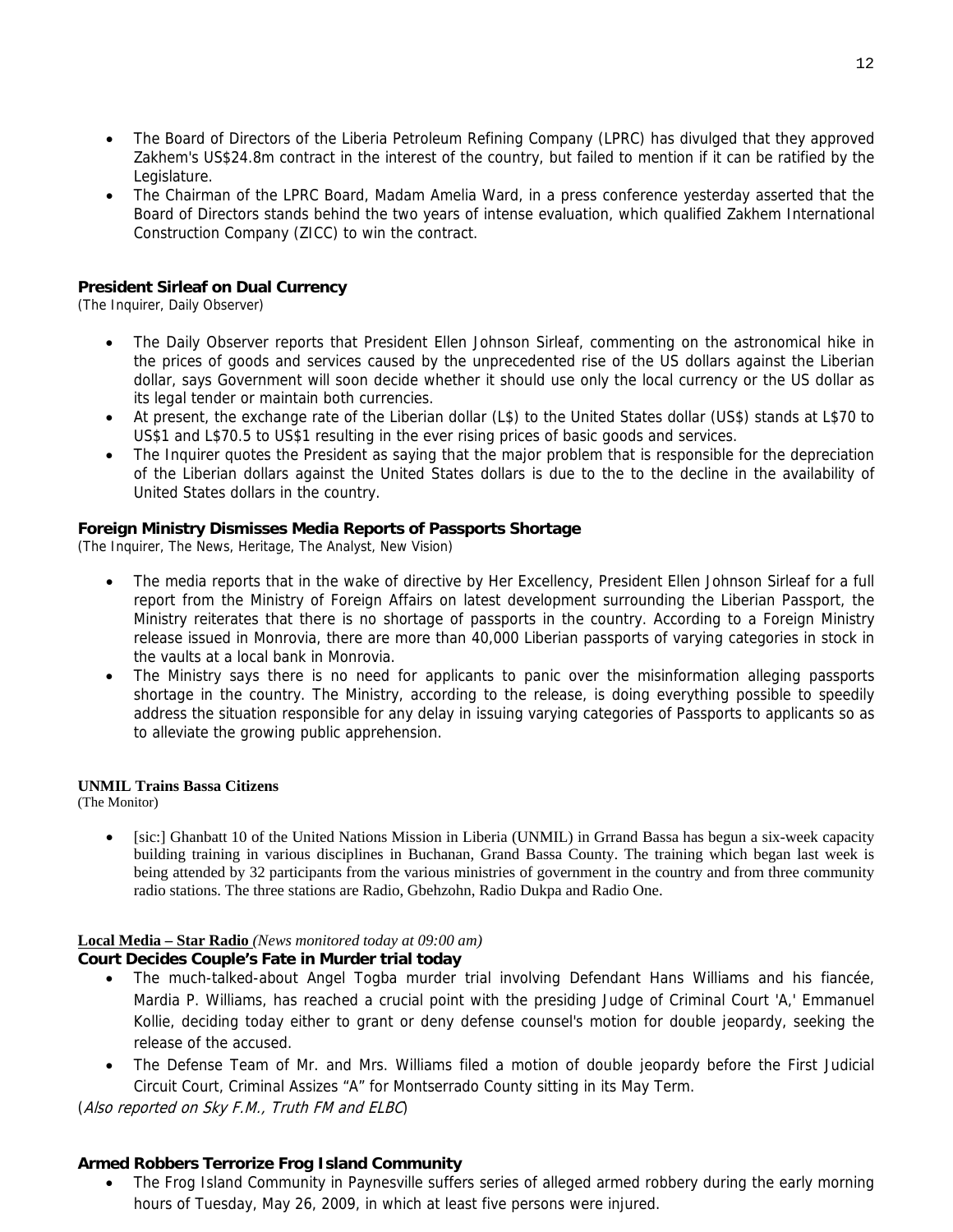• According to residents of the community, the alleged robbers attacked three homes at about 2:00 a.m., Tuesday morning and made away with money and other valuables.

(Also reported on Sky F.M., Truth FM and ELBC)

#### **Liberian President Signs More Bills**

- President Ellen Johnson Sirleaf has signed into law an act to ratify the ECOWAS Convention on small arms and light weapons, their ammunition and other related materials.
- At a brief signing ceremony witnessed by House and Senate Committee members on Executive, the President also signed into law 'An act ratifying the forest management contract Area-B in Rivercess County between Liberia, represented by the Forestry Development Authority and EJ and J Investment Corporation.'
- According to an Executive Mansion release, the President also signed 'An act ratifying the Forestry Management Contract in Area-A in Lofa and Gbarpolu counties between Liberia, represented by the Forestry Development Authority and the Alpha Logging Woods Processing Incorporated.'
- At Wednesday's ceremony, the President also signed 'An act ratifying the management contract area-C in Rivercess County between Liberia represented by the Forestry Development Authority and Liberia Tree and Trading Company Incorporated.'

\*\*\*\*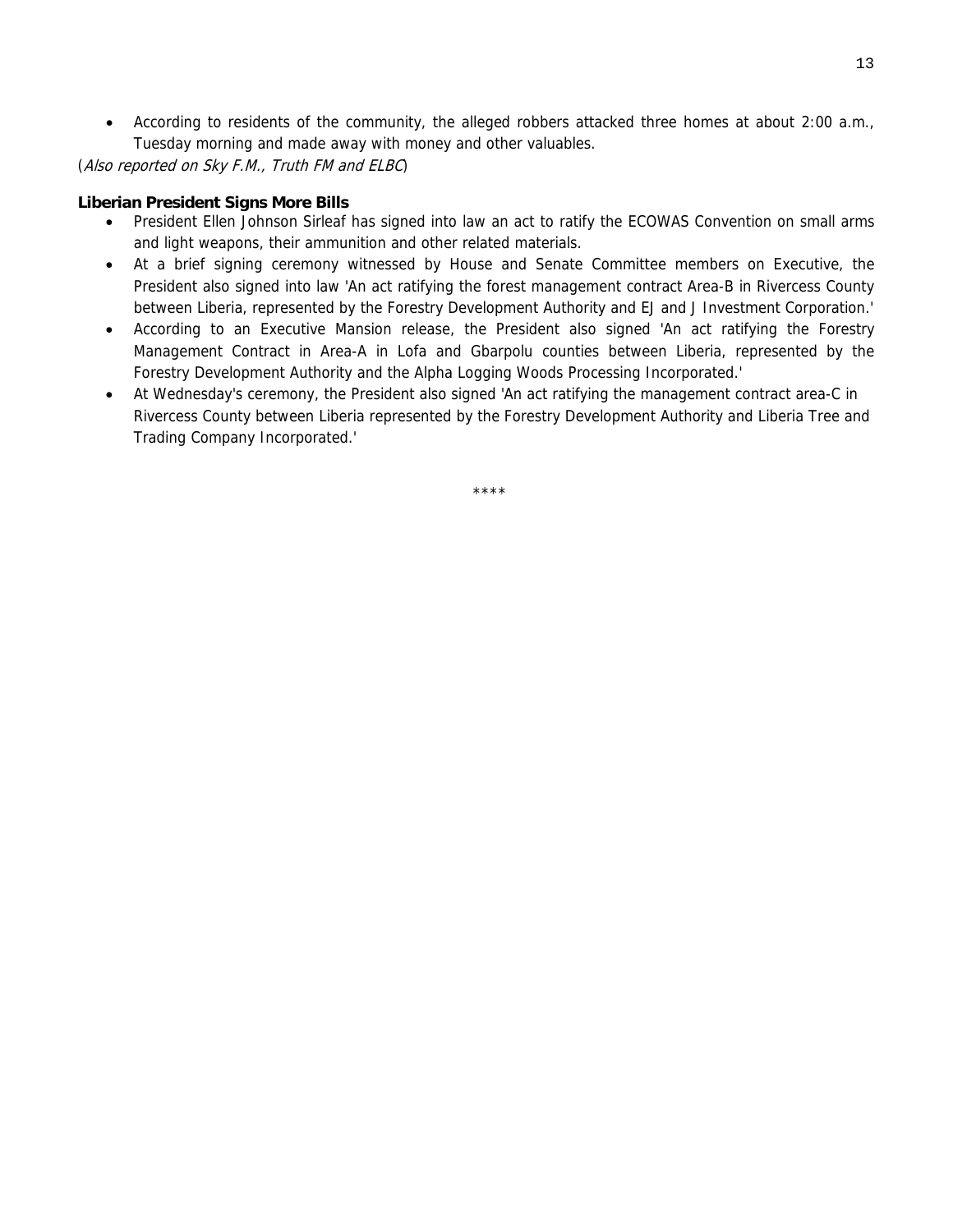# Radio Netherlands Worldwide

Thursday, 28 May 2009 http://www.rnw.nl/internationaljustice/specials/Truthandreconciliation/090528-liberia-trc-court

### **Liberia truth commission to recommend war crimes tribunal**

Liberians have asked the country's Truth and Reconciliation Commission (TRC) to push for the establishment of a special court to prosecute atrocities committed during the civil war.

The TRC spent last week meeting with Liberians in a round of popular consultations throughout the country. The consultations were one of the commission's remaining key activities ahead of the expiration of its mandate in June.

"The population believes that individuals who bear the greatest responsibilities of atrocities committed during the war should be prosecuted," said TRC spokesman James Kpargoi. And because "the TRC works to the wishes and aspirations of the Liberian people, this is just what we will do," he added.

Liberia is recovering from years of back-to-back civil wars that ravaged the country between 1979 and 2003. The conflicts saw massacres, use of child soldiers and large-scale sexual violence. Out of a population of 3 million, an estimated 250,000 Liberians were killed, with as many as 1.5 million displaced.

The TRC was set up in 2006 to probe war crimes and rights violations. Modelled on the South African body which catalogued crimes committed during the apartheid era, the commission has documented the stories of more than 18,000 Liberians, including victims, warlords and President Ellen Johnson-Sirleaf.

But the TRC cannot judge those who testify before it. It can only recommend they be prosecuted in a final report due to be submitted to the Liberian government later this year.

Members of the commission have already said that those who have proven non-cooperative, unrepentant or who failed to respect the TRC must be tried for not showing remorse for the wrongs they have done to the Liberian people.

They said that those who bear the greatest responsibility for atrocities should be brought before a UN backed hybrid war crimes court, set up in Liberia's capital, Monrovia. The commission also recommended that minor perpetrators be tried before traditional forums while former child soldiers should be granted amnesty.

Liberia's neighbour Sierra Leone already has a special war crimes court which is currently trying Liberia's former president Charles Taylor for his alleged role in arming and controlling RUF rebels during the civil war in Sierra Leone.

However,the court only has jurisdiction over crimes committed in Sierra Leone and cannot prosecute Taylor for alleged brutalities committed in Liberia.

In January, Taylor's son, Charles Arthur Emmanuel, was sentenced to a 97-year jail term by a US federal district court for committing torture in Liberia.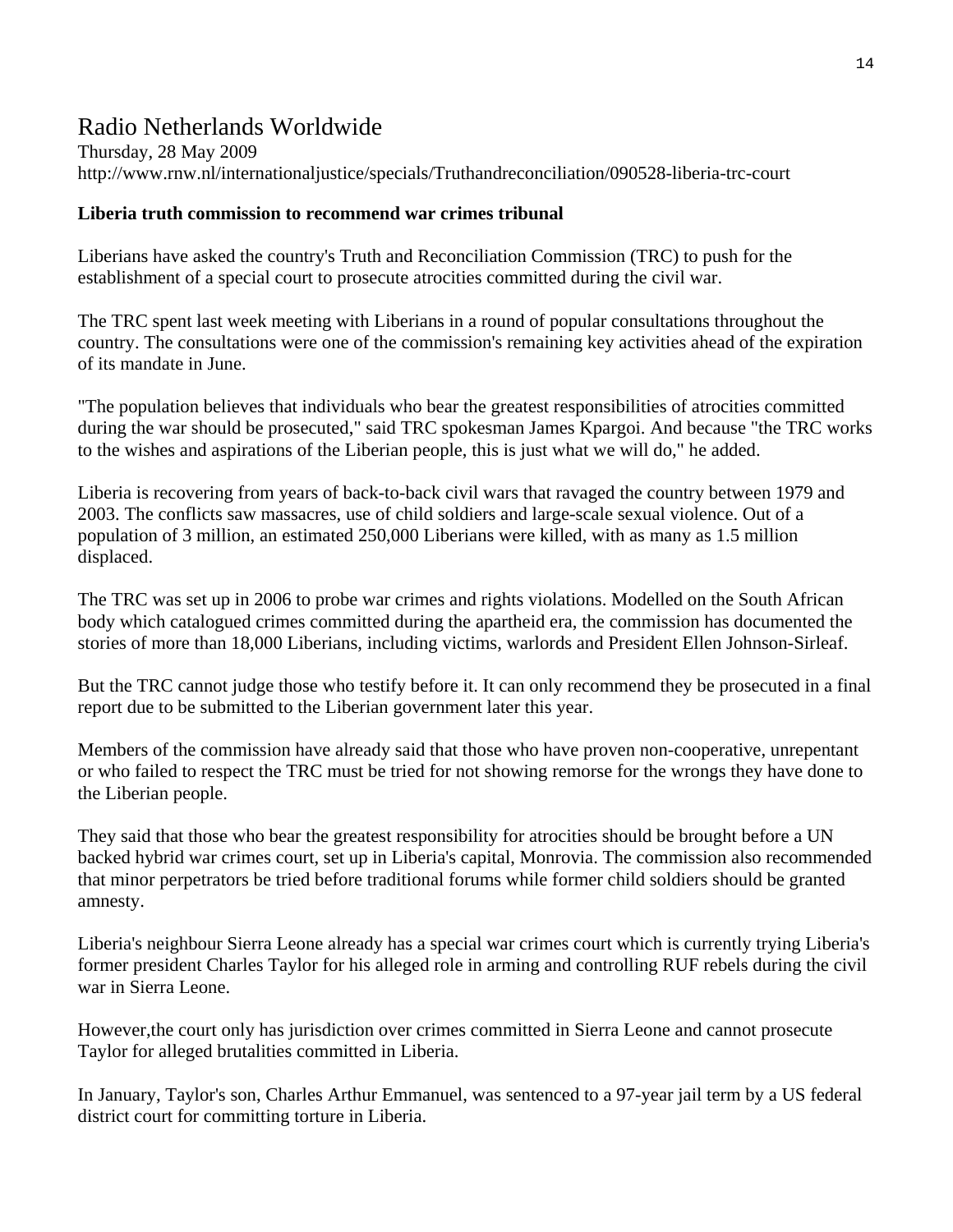# The Morung Express

Thursday, 28 May 2009

### **Khmer Rouge's killing fields revisited…**

#### Neichu D. Angami



*Visitors at the Toul Sleng Genocide Museum* 

After years of tussle between the Cambodian Government and the International Community led by the United Nations over who should control the Tribunal Court for the Khmer Rouge trial, the UN finally gave the go-ahead for the Extraordinary Chambers in the Courts of Cambodia (ECCC), in 2005. ECCC is the name given to the joint tribunal. The first person who stood the charge was none other than the chief torturer,

famously known as Duch, who was convicted with war crimes and crimes against humanity in March of this year. He is one among the top five infirm Khmer Rouge cadres facing various charges. The verdict of the trial is expected later this year. These cadres under the leadership of Pol Pot are responsible for the death of over 2 million Cambodians between 1975 to 1979.

During the time when I lived and worked in Cambodia, 1997-98, I had great difficulty visiting the torture museum known as Toul Sleng and the famous killing fields. My own closest colleague then, Phana, had lost all her three sons, husband, parents and siblings to the regime and would not bring herself to even discussing the horror of those days, let alone visit the places where it all happened. However, on the eve of my departure after one and half year stay in the country, I felt a strong urge to visit the killing fields not so much to see another genocide memorial museum but more so for the need to embrace the suffering and pain of the people I so very much grew to love and respect. That visit became a pilgrimage for me. Since then, I have been to Cambodia for short visits a few times and I make it a point to return to these places. Last week I made another short visit to the country, just to take a break from work in Myanmar, visit friends and do some touristy things. My friend and I visited the killing fields again. And I felt a difference this time.

Although I am acutely aware of the limitations and the lengthy processes of such a trial, I for the first time, felt that this process may be helping the Cambodians to talk about what happened during the Khmer Rouge regime. I saw young Cambodians visiting the sites, something I have never seen before. We do not know yet how this ongoing trial will affect the Cambodians. We do know that survivors and civic bodies can file motions through their lawyers and will be allowed to ask questions. Some survivors hope the trials will bring an end to their grief and will lead the country to an era of peace. Most importantly, many hope that the trial will educate the young people about an era they know so little about.

But there has been a set back – a very sad set-back, indeed. Cambodia's prosecutor opposed a bid to go after more suspects citing the need for national reconciliation. Many critics are aware that there is a political move to stop the court from digging too deep for fear of implicating former Khmer Rouge figures who are active in the government. Another limitation of the court is that it can only try individuals for crimes committed in Cambodia between April 17, 1975 to January 6, 1979 and cannot try countries or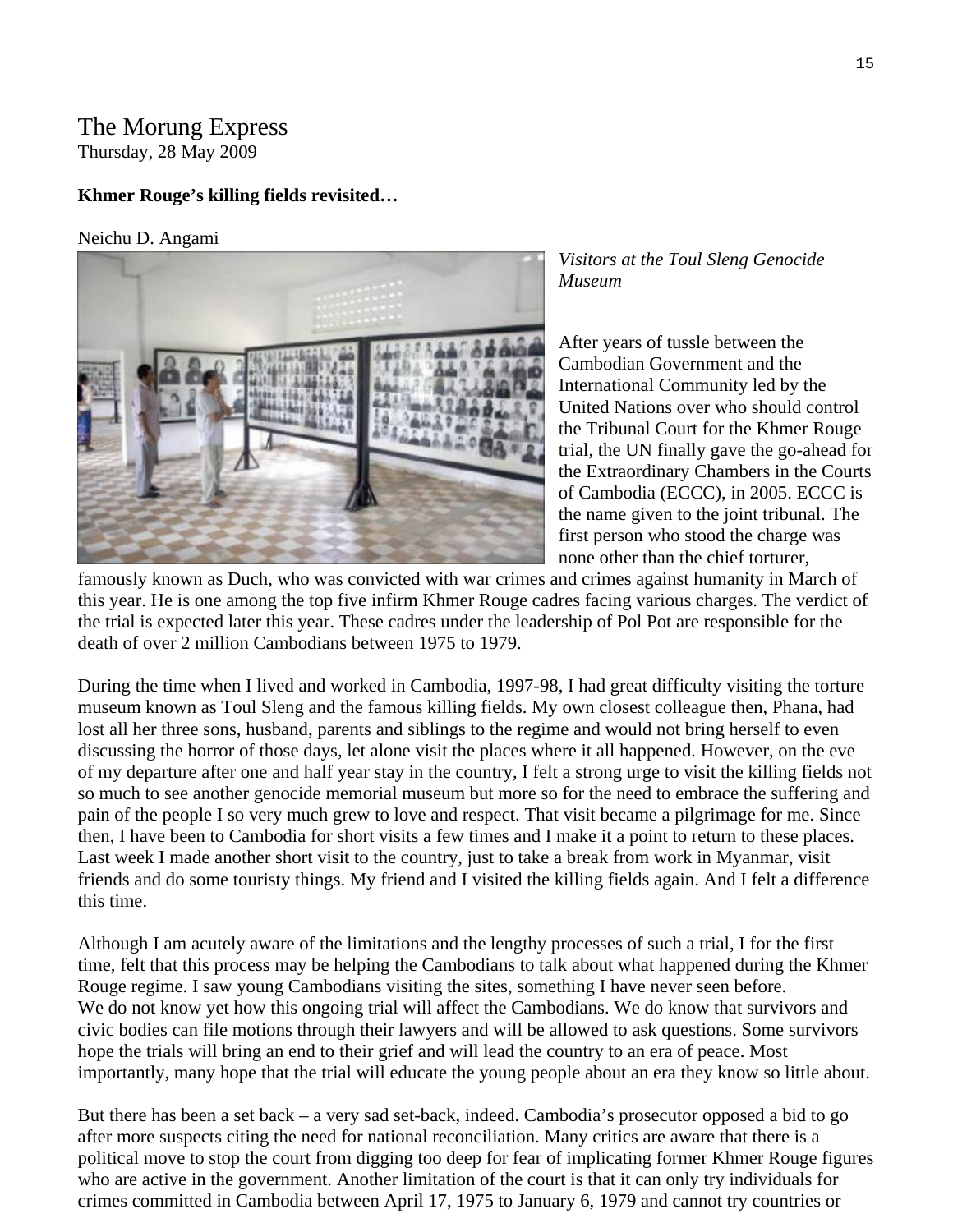organizations.

There is always something new to learn when visiting Cambodia. We were invited to dinner by a former colleague and as we were sharing about our day's tour of the city and visit to the killing fields, he said, "Oh, you know what?, we found our father after 30 years". I was stunned. He had lost his mother and brother during the Khmer Rouge regime. He survived with few other siblings. His fathers' whereabouts was never known as he left the country for business purposes just before the Khmer Rouge took over and they never saw him again. They assumed that their father may have been caught and killed somewhere. However, when the surviving children did return to Phnom Penh after the war, they tried to seek information about their father but to no avail.

Their father escaped the regime and has been coming back to Cambodia for many years believing that at least some of his children must be alive. Last year, through an unexpected encounter with someone who suspected that there could be a relation between the Cambodian man he know in Macau and the guy he met in Phnom Penh, connected them, and the two realized they were father and son separated for over 30 years. 'I have always written in my bio-data that my father was deceased ', 'can you believe it?' he said. I could see a spark in his eyes. I can only marvel…

 'What do you think of the trial?' We asked him. 'Oh I don't believe it'. 'It's a waste of money. I am deeply hurt and I am still bitter. I have had a very difficult life. I don't believe I will see justice in my life time'. For the sake of this man and millions others who survived but are still bleeding, the world family must seek justice in Cambodia. Can there be reconciliation or lasting peace without justice? Can people heal without being acknowledged of their pain and suffering?

*As Walter S. Landor reminds, 'delay of justice is injustice'.*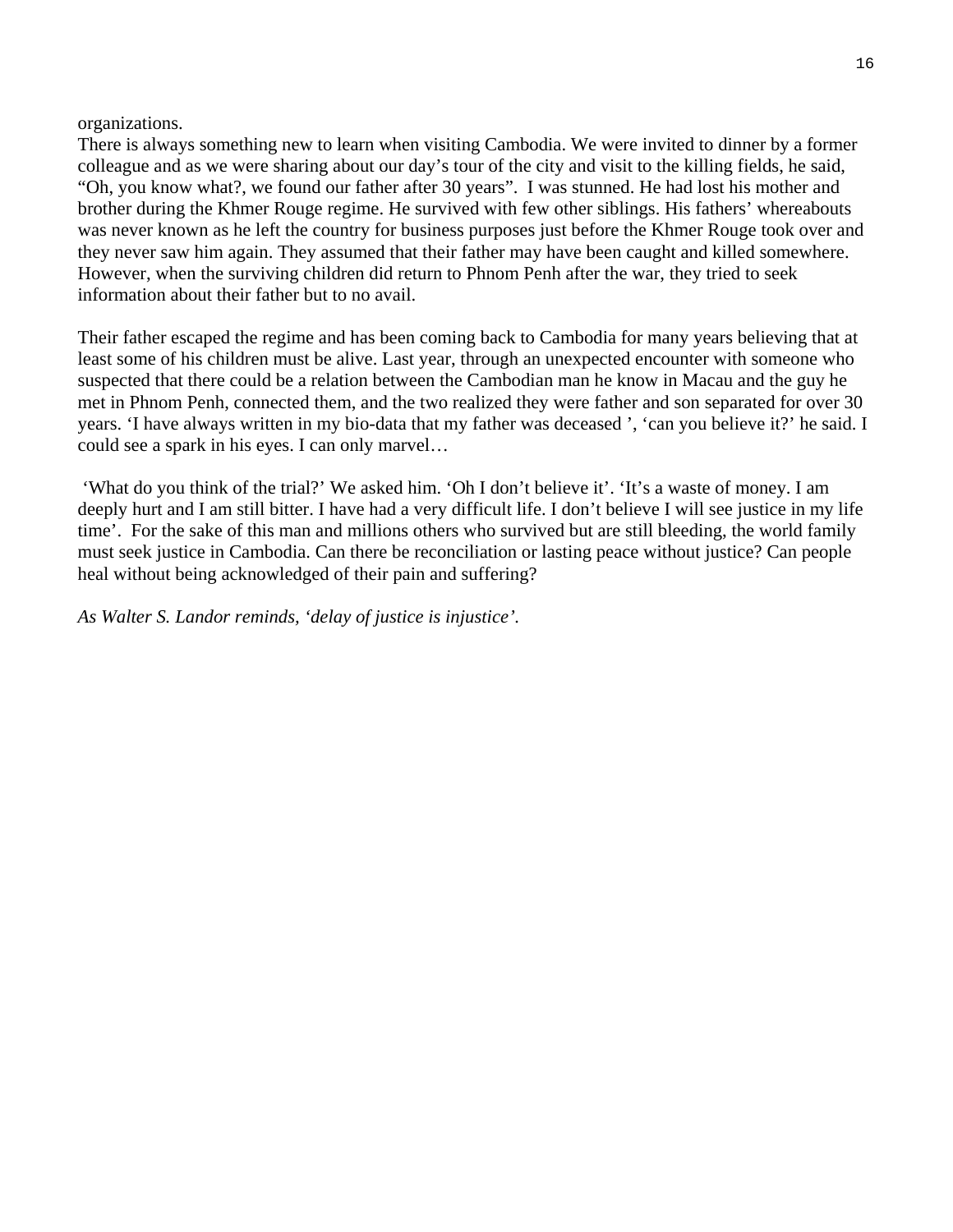# Agence France Presses

Wednesday, 27 May 2009

### **Judge Threatens to Quit KRouge trial**

The French investigating judge at Cambodia's troubled Khmer Rouge war crimes court told reporters Wednesday he would quit his post if he sensed interference in his work.

The UN-backed tribunal, which is trying the regime's former prison chief Kaing Guek Eav - known as Duch, has been plagued by allegations of political interference by the government and claims that Cambodian staff had to pay kickbacks for jobs.

"I came here to work as a judge... The day I will not be able to work anymore, I will leave," said investigating judge Marcel Lemonde at a press conference.

The UN has withheld funds to Cambodian operations at the court in absence of an agreement to stop the alleged corruption, however the global body's talks with senior government officials have ended without a deal.

Lemonde and co-investigating judge You Bunleng said their office had so far interviewed more than 450 witnesses, but their work on the court's second case against four senior leaders would not be completed before the end of the year.

"We are very aware of the necessity to complete the investigation as soon as possible. Our goal is to complete it by the end of 2009," Lemonde said.

However he added "this goal is a very ambitious one, given the complexity of the file".

Two investigators have also been in France since last week to interview witnesses, court officials said.

Khmer Rouge leader Pol Pot died in 1998 before facing justice, and fears over the health of ageing suspects hang over the court.

Former Khmer Rouge ideologue Nuon Chea, head of state Khieu Samphan, foreign minister Ieng Sary and his wife, minister of social affairs Ieng Thirith are in detention awaiting the court's second trial.

The long-awaited first trial has heard Duch acknowledge responsibility and beg forgiveness for overseeing the torture and execution of more than 15,000 people at the notorious Tuol Sleng prison.

Up to two million people were executed or died of starvation, disease and overwork as the Khmer Rouge movement emptied cities and enslaved the population on collective farms in its bid to create a communist utopia.

(AFP)